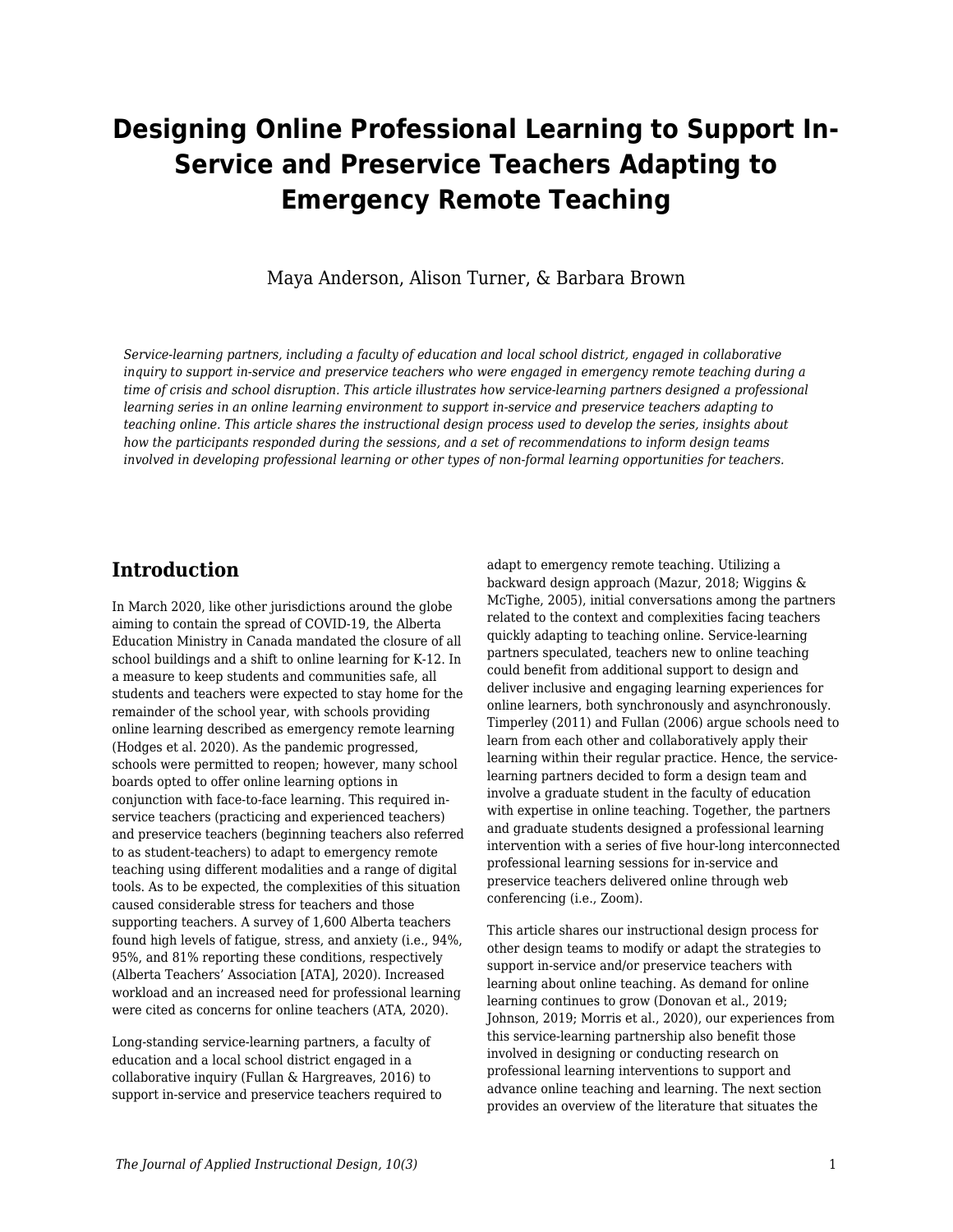professional learning intervention as a form of non-formal learning.

# **Literature Review**

Formal learning is defined as an organized and structured learning experience, such as learning that occurs during credit-bearing postsecondary programs or non-creditbearing workplace training required by an employer (Oliver, 2019; Organisation for Economic Co-operation and Development [OECD], n.d.). Some authors suggest formal learning is that which is externally determined, teacher initiated and led, time restricted, and provided by an educational institution (Greenhow & Lewin, 2016). Formal learning is also described as learners guided through a formal set of learning goals and objectives selected by an external authority (Greenhow & Lewin, 2016). Examples of such learning include preservice teachers participating in education courses facilitated by university instructors and guided by learning objectives set out by the university and other governing bodies leading to a degree in education. Similarly, in-service teachers engage in formal learning programs that lead to certification in particular topics guided by external bodies or graduate programs at universities leading to a graduate degree in their chosen topic.

The construct of *non-formal* learning is defined as "an addition, alternative and/or complement to formal education within the process of lifelong learning of individuals" (Oliver, 2019, p. 18). By contrast, *non-formal* learning is not organized, not institutionalized, and not regulated by a set of intended learning outcomes (OECD, n.d.; Oliver, 2019). Some authors refer to non-formal learning as asynchronous, self-directed activities (Prestridge et al., 2021) where the learner determines their own goals. This type of learning is characterized as exploratory, spontaneous, and learner controlled (Greenhow & Lewin, 2016). We posit that although this learning is typically controlled or led by the learner, nonformal learning also occurs in formal learning settings where learner-learner interaction is fostered, and learners are encouraged to share resources, experiences, and ideas (Bolliger & Martin, 2018). Formal learning has been discussed as a conduit to non-formal learning, suggesting that the foundational knowledge gained in non-formal learning settings, such as workshops and seminars, may lead to self-directed follow-up of the individual to closely examine a topic and at the same time share their newfound knowledge with others (Bednall & Sanders, 2017). Additionally, it is important to note learning can be simultaneously formal and non-formal, with non-formal learning practices such as social media and discussion boards introduced into formal learning settings (Greenhow & Lewin, 2016). The blurring of lines between the two types of learning is becoming more commonplace with the increase in participatory digital

cultures (i.e., Twitter, Facebook, Instagram, TikTok, and YouTube) being utilized as non-formal learning settings (Ito et al., 2013). In many ways, this connected learning (Ito et al., 2013) bridges the gap between formal and nonformal learning, providing students the opportunity to exercise autonomy in what and how they continue prescribed learning in formal settings.

Formal and non-formal learning is also visualized as opposites on a continuum with: non-formal at one end, described as not organized, unstructured or unintentional; formal at the other end, described as organized, structured, and intentional; and non-formal at the midpoint, two described as organized with learning objectives [\(OECD,](http://www.oecd.org/education/skills-beyond-school/recognitionofnon-formalandinformallearning-home.htm) n.d.). In this article, the professional learning intervention for in-service and preservice teachers is situated midway on the continuum, given it is intentional with a set objective, occurs outside of a learning environment in a degree program, and is referred to as non-formal or professional learning. Many examples exist of the value and benefits of preservice teachers engaging in such non-formal learning opportunities (Beck et al., 2020; Brown et al. 2020). Regarding in-service teachers, several studies explore non-formal learning through professional development, including patterns of engagement and interaction among language teachers in online learning (Pawan et al., 2003), extending professional development through online learning communities such as the INSPIRE program (Liuet al., 2009), comparing formal and non-formal learning in face-to-face versus online formats (Levenberg & Caspi, 2010), and the growth of online teacher professional development (Lay et al., 2020). Although there is considerable research on non-formal learning for preservice teachers as well as professional learning for in-service teachers, there is limited literature about designing non-formal, professional learning for both inservice and preservice teachers in an online learning environment.

We use the term "professional learning" interchangeably with "non-formal learning" and describe this as organized and intentional learning that takes place outside of class time or the workplace. Online professional learning for teachers has seen a steady increase, due, most notably, to the COVID-19 pandemic (Hartshorne et al., 2020), with the focus on supporting teachers on how to teach in an online learning environment (Ferdig, Baumgartner, Hartshorne, Kaplan-Rakowski, & Mouza, 2020). Designing and implementing high-quality online learning, teacher support, and training is crucial (Greenhow et al., 2020) to the success of students and teachers during this crisis. The rationale for providing online professional learning (i.e, just-in-time support to teachers in a precarious situation of adapting to emergency remote teaching with limited experience) was necessitated by the ever-changing requirements of social distancing (Lay et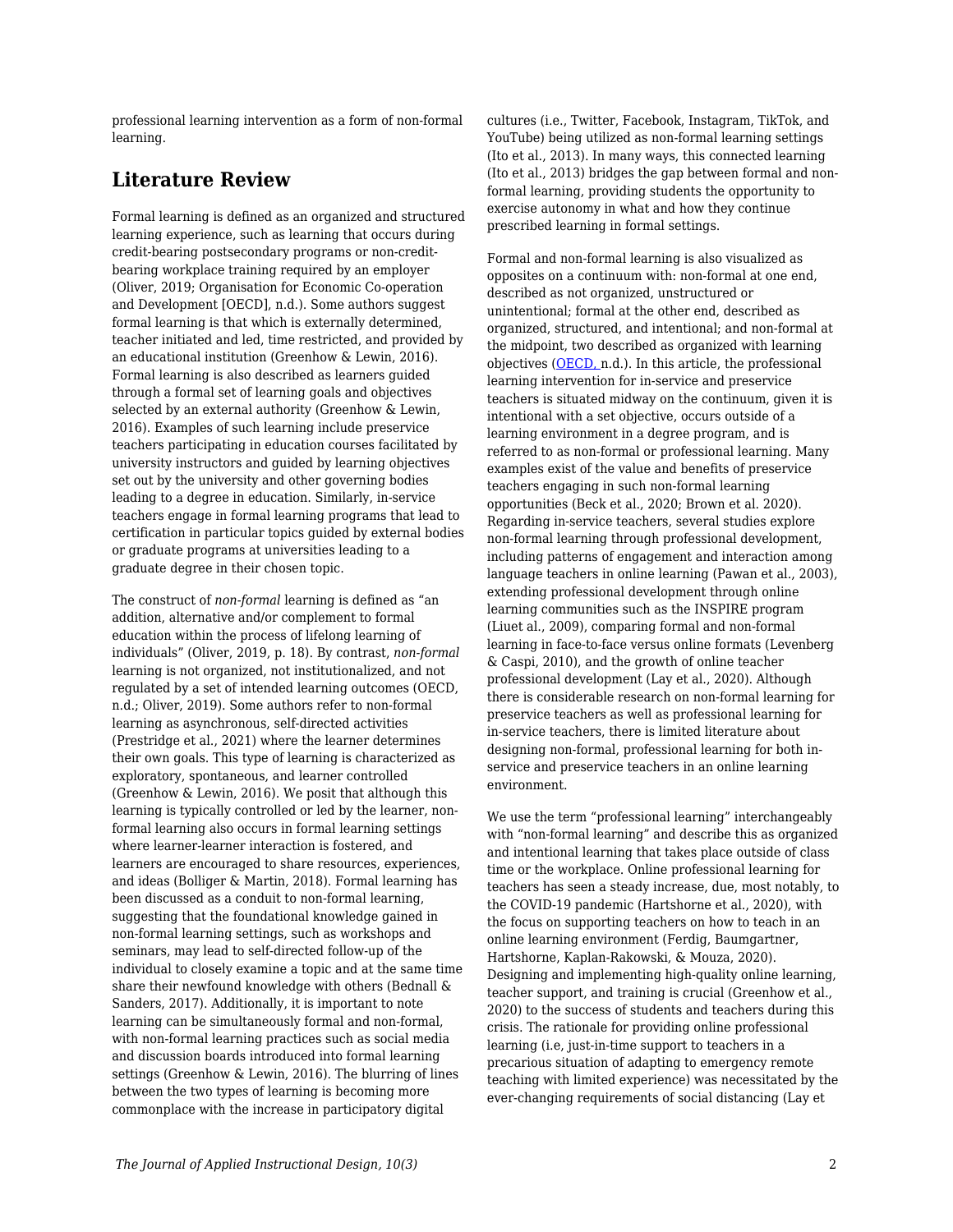al., 2020). There are, however, additional perceived benefits of facilitating professional learning through online platforms. Researchers cite the growth of online professional learning as being related to improved access, flexibility in scheduling and location, networking possibilities, and lower costs (Lay et al., 2020). Additionally, online options for professional learning are of great value because they can utilize resources not readily available locally or nationally (Brooks & Gibson, 2012; Stevens & Frazelle, 2016). Furthermore, online learning formats provide the opportunity to engage participants both synchronously and asynchronously, thus encouraging the development of an ongoing professional learning community that practices inquiry, innovation, and exploration (Admiraal et al., 2019).

The examination of the literature noted a scarcity of literature on non-formal learning designed for both inservice and preservice teachers. The aim is to contribute to this growing field by sharing our reflections on designing online professional learning for novice and practicing teachers. By describing the design process as well as perceptions of how the participants responded during the sessions, we endeavored to provide insights into this complex and unique design challenge.

# **Collaborative Inquiry**

Collaborative inquiry is used by educators for professional learning and school improvement efforts (Donohoo, 2013). School-university partnerships using collaborative inquiry for codesigning teacher professional learning and examining new pedagogical approaches demonstrate promising results (Cantalini-Williams et al., 2015; Harris & Klenowski, 2017). We used Donohoo's (2013) four-frame model to guide the process of our collaborative inquiry: framing the problem, collecting evidence, analyzing evidence, and documenting (see Table 1). During the first phase of framing the problem, we determined a collaborative inquiry approach to designing the professional learning series could help teachers (both in-service and preservice) with learning how to teach online. In the second phase, as servicelearning partners and members of the design team, we maintained field notes during meetings and throughout the professional learning series to document design and perceptions during the sessions to inform collaborative inquiry. We also administered exit tasks at the end of the sessions to help inform the design of the following session. In the third phase of analysis, we reviewed the design of the professional learning series and during debriefs, we discussed our reflections. We gained a deeper understanding of current learning needs, which, in turn, led to the design of subsequent sessions in the professional learning series. As a team engaging in collaborative inquiry, during the fourth phase, we reviewed the documentation and refined our collective

insights about the design including our perceptions of how the participants responded during the professional learning series.

#### Table 1

Process for Collaborative Inquiry

| <b>Collaborative</b><br><b>Inquiry Phase</b> | <b>Activity</b>                                                                                                                                                                                                                                                                                                              |  |
|----------------------------------------------|------------------------------------------------------------------------------------------------------------------------------------------------------------------------------------------------------------------------------------------------------------------------------------------------------------------------------|--|
| 1. Framing the<br>problem                    | The design team came together to<br>determine the need of providing<br>professional learning to support<br>both in-service and preservice<br>teachers as they were required to<br>adapt to emergency remote<br>teaching. Ideas for potential<br>topics were discussed based on<br>the perceived needs of online<br>teachers. |  |
| 2. Collecting<br>evidence                    | The design team kept detailed notes<br>during the design meetings and the<br>professional learning sessions.<br>Additionally, exit tasks were<br>administered in the sessions to<br>determine the congruency between<br>perceived and actual needs.                                                                          |  |
| 3. Analyzing<br>evidence                     | After each session, the design team<br>met to reflect upon how the<br>participants responded to the<br>sessions. These reflections allowed<br>the team to revisit the initial designs<br>and make modifications for further<br>sessions to better meet the needs of<br>the participants.                                     |  |
| 4. Documenting                               | At the end of the professional<br>learning series, the design team came<br>together to review our<br>documentation. Through this, we<br>refined our collective insights about<br>the design as well as our perceptions<br>of how the participants responded<br>during the professional learning<br>series.                   |  |

# **Professional Learning Design**

The professional learning series was based on the backward design approach (Mazur, 2018; Wiggins & McTighe, 2005). The backward design approach is grounded in constructivist learning theory and often characterized by the following three parts: (a) identifying and clarifying desired results, (b) determining acceptable evidence and multiple means of expression and representation, and (c) planning accessible learning experiences and instruction with attention to preinstructional decisions (Mazur, 2018; Wiggins & McTighe, 2005). This model is a proven design approach that is frequently used by instructional designers (Bond &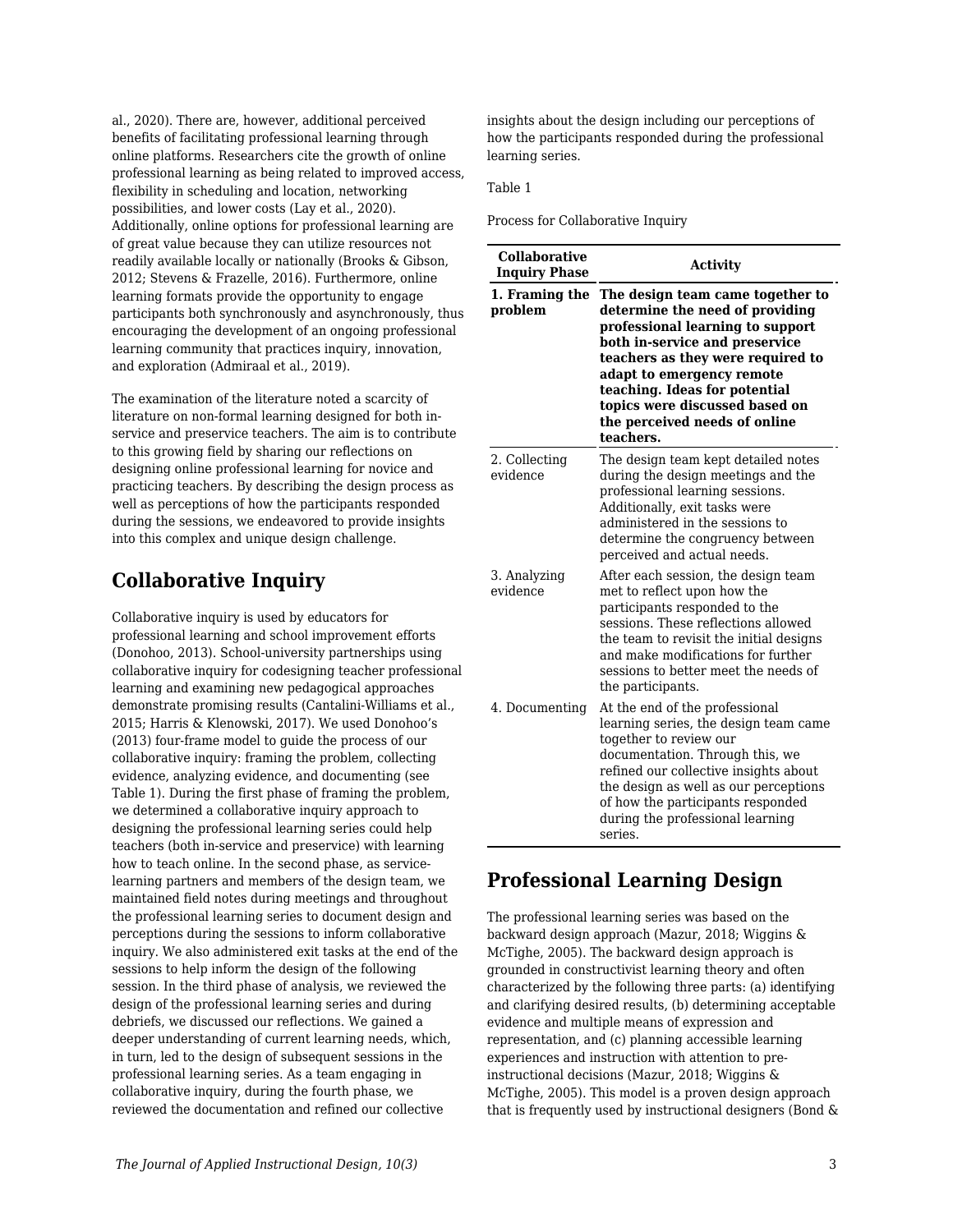#### Dirkin, 2020).

The backward design approach not only guided the design of the series, but also informed the sequence of the sessions. We aimed to support teachers with limited experience in online pedagogies. Designing the pathway of the sessions coincided with the backward design approach (see Table 2). First, we started the series with identifying and clarifying results and used the Universal Design for Learning (UDL) principles (CAST, 2018b) to make online learning accessible and inclusive for all learners. Second, we determined acceptable evidence and incorporated multiple means of expression and representation through digital choice board creation and design. We discussed what constituted evidence of learning. The sessions did not have formal certifications associated with them. Therefore, we explored the practical application of the skills and strategies presented in the sessions as the goal of the learning process. Utilizing the backward design approach, conscious of the goal of providing immediate support to teachers, we focused on providing opportunities for participants to apply and transfer learning into authentic teaching contexts (Hicks & Bose, 2019). Third, we focused on accessible learning experiences, engagement strategies, and social-emotional learning in online learning. Additionally, we scaffolded the learning to support the differing needs of both in-service and preservice teachers (Korhonen et al., 2019).

#### Table 2

Roadmap for Professional Learning Sessions

| <b>Backward</b><br><b>Design Parts</b>                         | <b>Sessions</b>                                                                                                                                         | <b>Content Overview</b>                                                                                                                                                                                                        |
|----------------------------------------------------------------|---------------------------------------------------------------------------------------------------------------------------------------------------------|--------------------------------------------------------------------------------------------------------------------------------------------------------------------------------------------------------------------------------|
| Part 1:<br>Identifying<br>and clarifying<br>desired<br>results | Session 1: How might I<br>use the UDL principles<br>to design online<br>learning that is<br>accessible, inclusive,<br>and engaging for all<br>learners? | ● Introduction to UDL<br>principles $\bullet$ Barriers in online<br>learning $\bullet$ Strategies for<br>asynchronous and<br>synchronous sessions                                                                              |
| Part $2:$<br>Determine<br>acceptable<br>evidence               | Session 2: How might I use<br>choice boards in online<br>learning to increase<br>student engagement in<br>learning assessments?                         | $\bullet$ Literature related to digital<br>choice boards $\bullet$ Examples of<br>digital choice boards ● How to<br>create a digital choice board                                                                              |
|                                                                | Session 3: How might I<br>design the content for<br>choice boards?                                                                                      | • Understanding by Design<br>framework (Wiggins & McTighe,<br>2005) ● 21st-century learning<br>skills outlined by Alberta<br>Education (2011) and<br>incorporation into choice board<br>designs                                |
| Part 3: Plan<br>learning<br>experiences<br>and instruction     | Session 4: How might I<br>design online learning to<br>encourage student<br>engagement?                                                                 | $\bullet$ Engagement strategies $\bullet$<br>Fostering relationships and<br>supportive learning communities<br>(e.g., icebreakers, whole group<br>tasks, and exit activities)                                                  |
|                                                                | Session 5: How might I<br>design online learning to<br>encourage social-emotional<br>development to support<br>student mental health and<br>well-being? | Social, and emotional learning:<br>self-awareness, self-management,<br>social awareness, relationship<br>skills, and responsible decision-<br>making (Collaborative for<br>Academic, Social, and Emotional<br>Learning, 2020). |

Another consideration while designing the series was the need for practical strategies that could be utilized by participants immediately. We aimed to design a professional learning series that was responsive and would provide just-in-time support for participants (Greenhalgh & Koehler, 2017). Though practicality was at the forefront of the design, we were also cognizant of the need to provide less experienced participants with foundational knowledge of the topics. Balancing the need for building a knowledge base and making learning meaningful while designing for learners with varied experience levels posed a unique design challenge. To mitigate this problem, we started each session with an entry task that posed a question to allow participants to consider their experiences and prior knowledge. We also incorporated reflection activities throughout the sessions to allow participants to share insights with one another and engage in reflection about personal expertise and experiences with online learning. The learning design for the sessions was similar for the preservice and in-service teachers: following a similar pattern of exploring the evidence base; presenting different methods for incorporating online learning; and encouraging personal reflection. The sessions incorporated an overview of online learning from an evidence-based perspective, as well as instruction and exploration of how in-service or preservice teachers might utilize online learning concepts with online learners. The sessions utilized experiential and active learning approaches to model tools and techniques useful for teachers when teaching online. For more detail about the five sessions and the tools used in the professional learning series, see Appendix A.

### **Insights and Impressions**

The sessions in the professional learning series involved 60 in-service teachers, 253 preservice teachers, and several faculty members. In this section, we report insights and impressions from our field notes about how the in-service and preservice teachers responded to the learning design of the sessions. Even though the professional learning design for in-service teachers was the same as the one designed for preservice teachers, we noticed the ways participants responded to the designs differed, particularly in the types of questions asked throughout the sessions.

We noted the questions preservice teachers asked during the sessions were related to pedagogical approaches. Preservice teachers appeared interested in learning more about how a strategy or tool could be used across different grade levels because many were uncertain as to which grade level they might be teaching in the future. Queries about how to facilitate discussions or facilitate collaboration for different age groups, how to best modify an activity for different levels, and how to differentiate tasks were asked by the preservice teachers. Other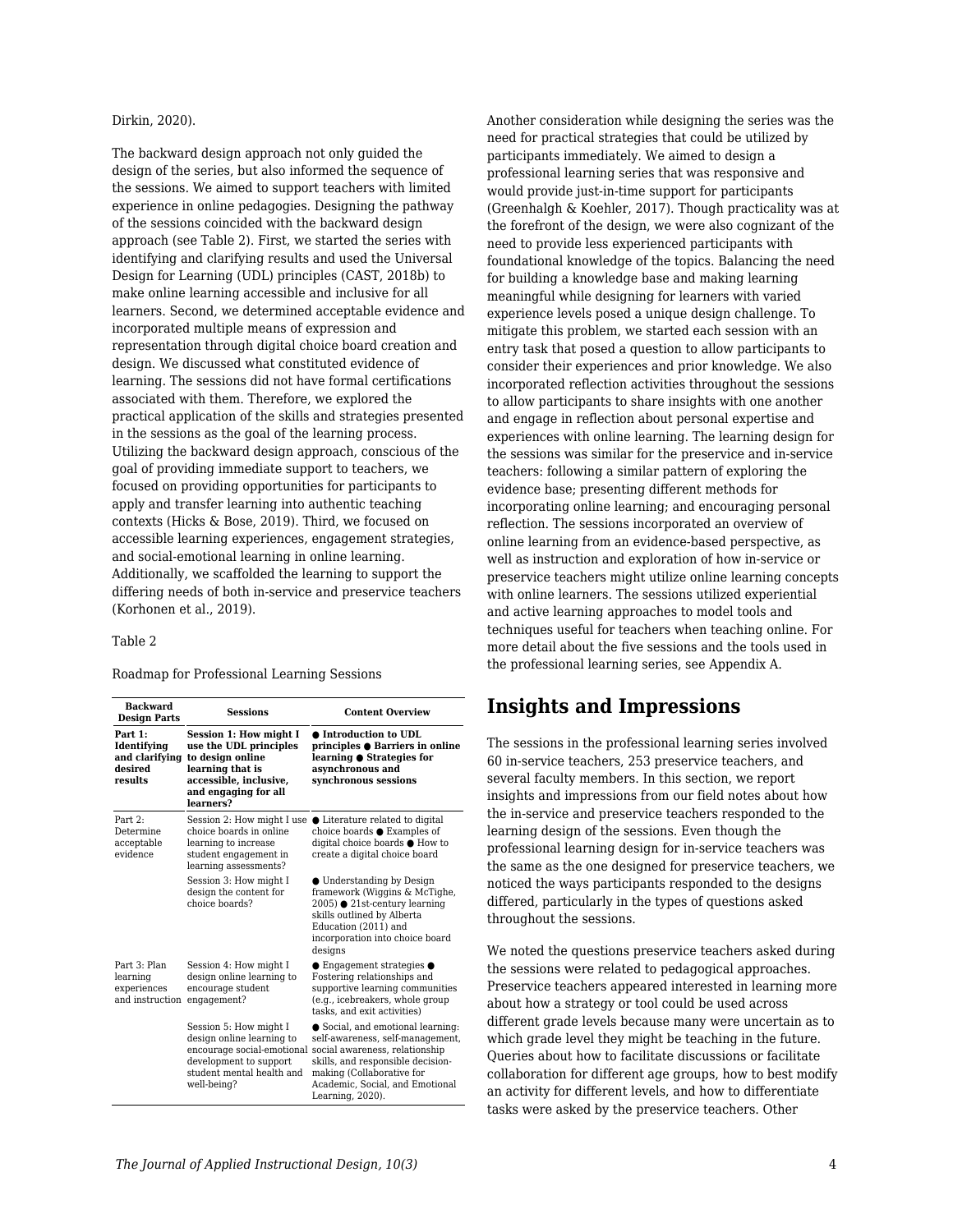questions included whether the strategies presented could be utilized in either online or face-face learning because some participants were uncertain if they would be teaching in an online or a face-to-face scenario. Preservice teachers also asked if we could provide certificates of attendance to add to their teaching portfolios. Furthermore, preservice teachers requested additional resources to add to their teaching toolkits: book lists; citations; and online tutorials. Preservice teachers approached these sessions as a means to gain knowledge to apply to future teaching scenarios.

In contrast, in-service teachers focused less on the pedagogical approaches and favored discussions about the practicality of the tools or strategies being presented. As in-service teachers had a robust understanding of the rationale behind utilizing different pedagogical approaches, and at the same time were figuring out how to transfer face-to-face learning to an online learning scenario, their questions centered around logistical and technical aspects. Questions such as what to do when students do not turn on their cameras during online classes and how to ensure students remain engaged in sessions were at the forefront of the discussion. Questions were also about technology integration and how, for example, to embed choice boards into the learning management system for students to see the presentation view and interact immediately. There were questions about using technology to foster collaboration and how to move students into breakout spaces while ensuring they stay on task and return to the main room when asked. In many ways, in-service teachers used these sessions to examine scenarios from their classrooms and framed their questions about specific situations to receive feedback about their learning design choices.

Queries related to the professional learning sessions were also noted by the district partner following the sessions. For example, in-service teachers asked the district partner practical questions about creating choice boards to support self-directed learning pathways and as a way to provide options for students to demonstrate their learning*.* Some teachers expressed once they became more comfortable teaching online, they could focus on their questions about incorporating ideas from the professional learning series. It is possible that non-formal learning for experienced teachers accompanied by coaching provided by the school district benefits teachers well past the initial professional learning sessions. This allows coaches to continue responding to questions and supporting online teaching and learning.

A few faculty members also attended the professional learning series alongside the preservice teachers. We noted that instructors in higher education asked questions about the ways to adapt some strategies for their classes with preservice teachers. In much the same way as the in-service teachers, postsecondary instructors asked questions related to scenarios from their classes. Their queries related to how to enact the strategies for an adult audience while modeling strategies and techniques their students could use with K-12 students. When reflecting on the sessions, we noted that it helped to have participants in the sessions with a range of teaching experiences to provide scenarios from their practice and deepen the inquiry by asking different types of questions.

Each of the sessions included time for small groups to convene in breakout rooms. We noticed in both the inservice and preservice groups, the participants remained for the duration of the hour-long sessions, including the breakout room segments. When groups returned from the breakout rooms, one or more of the group members shared insights or questions with the larger group. The participants asked a range of pedagogical and practical questions during these non-formal learning sessions, and the design team benefitted from reflecting on the types of questions to continually inform the evolving design of the sessions.

## **Discussion**

Designing professional learning experiences as part of a collaborative design team involving service-learning partners from the university and a school district and using a backward design approach was valuable for supporting both in-service and preservice teachers. Generally, designing sessions was similar for in-service and preservice teachers. In observations, we noted the types of questions generally asked by the in-service teachers were practical, and questions asked by preservice groups were pedagogical. We speculate this was related to their teaching experiences. A design team with a broad range of educational experiences, along with participants themselves, help with responding to different types of questions asked during the sessions. The professional learning series attracted the intended audiences of in-service and preservice teachers and included a few faculty members who teach courses in undergraduate programs. Future professional learning sessions could be offered to a broader audience combining in-service and preservice teachers with postsecondary instructors. We suggest deepening the community of knowledge increases the likelihood of developing a collaborative learning community (Chatterjee & Correia, 2020) because collaborative learning promotes higher levels of engagement and fosters deeper relationships within the participant groups (Bergmark, 2020).

Professional learning has the potential to inform the design of formal programs. From a program perspective, the design team noted that the professional learning series, although a non-formal program, helped inform the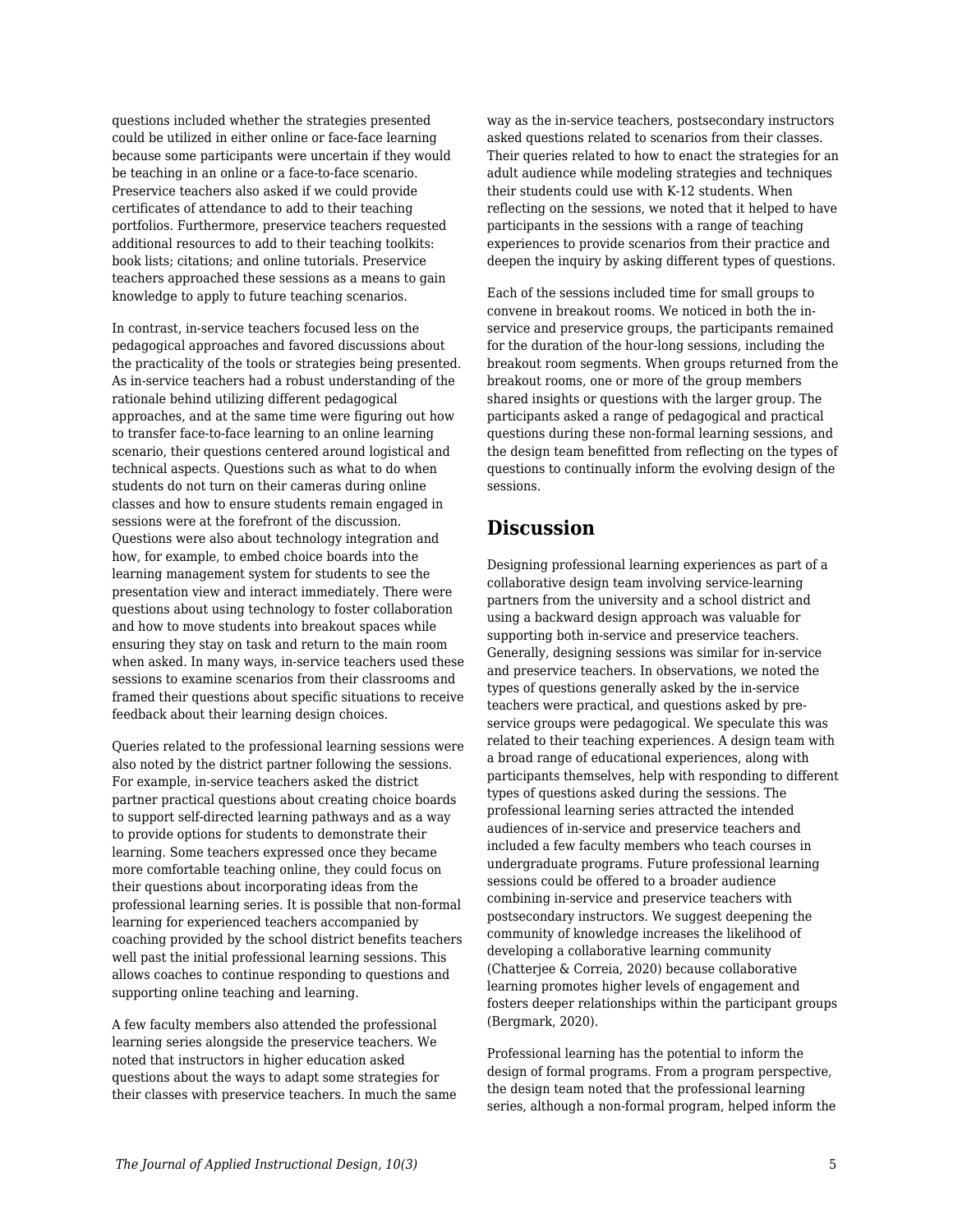development of a new course designed for preservice teachers focused on digital pedagogies (Brown et al., 2020). Arguably, the design and observations made during the sessions designed for in-service and preservice teachers contributed to and informed new program development related to online teaching at the faculty of education. Likewise, the design of the professional learning and responses of the participants can also contribute to future designs of non-formal learning programs. Preservice teachers prompted thinking about incorporating ways to recognize participants for enrolling and participating in the professional learning series. The design team is currently considering the use of microcredentials in the form of badges in future series to provide participants with recognition for involvement in professional learning (Ralston, 2021).

One limitation of this report is that descriptions of the design process and insights about non-formal learning are based on our experiences as a design team and our reflections from designing and participating in the sessions. Further studies could be conducted to continue to improve the design of this type of professional learning for teachers. Future studies could involve an in-depth examination of how in-service teachers, preservice teachers, and faculty enact and refine online pedagogies in classroom practice. Additionally, further studies could explore the efficacy and impact of the inclusion of inservice and preservice teachers, as well as post secondary instructors, in professional learning.

In reflecting on the professional learning series, we also noted the importance and value of collaborative instructional design (Brown et al., 2013). Engaging in collaborative inquiry with service-learning partners for instructional design of a professional learning series provided a greater understanding of designing for different contexts. A collaborative inquiry approach worked well for our design team with all of us located in non-proximal locations due to the pandemic and health restrictions (Mehlenbacher et al., 2018). Although in a lockdown scenario during our design phase, our team came together virtually to support teachers and contribute to instructional design of the professional learning series. For instructional designers, professional learning providers, and other educators involved in designing professional learning design with learning partners for multiple audiences such as in-service teachers, preservice teachers, graduate students, and faculty, we offer the following recommendations:

1. Begin from an empathetic perspective and look at how the needs of all potential participants intersect. We utilized the backward design framework as a guide for our process as well as the sessions themselves: (a) identifying and clarifying desired results, (b) determining

acceptable evidence and multiple means of expression and representation, and (c) planning accessible learning experiences and instruction with attention to pre-instructional decisions (Mazur, 2018; Wiggins & McTighe, 2005). This provided us with a clear action plan that provided structure, clarity, and focus working together. We see this theoretical framework as one that could be used by other design teams engaging in a similar process.

- 2. Utilize digital technologies and resources (Brown et al., 2013) to support ongoing communication between all partners involved in the design team. Working remotely due to the COVID-19 pandemic, we embraced the use of digital and collaborative technologies to work within the design team and to support our continual communication, collaboration, and sharing of materials. We relied on shared online spaces that were readily available to all partners (e.g., Google Docs, Google Slides, Zoom, and email) to maintain ongoing communications for collaborative inquiry. Docs and Slides were used to develop course materials. Zoom and email were used to connect throughout the design process. We recognize other platforms can be used to support communication and collaboration. Effective collaboration relies on dialogue and discussion (Mehlenbacher et al., 2018), and shared online spaces allowed our design team to debrief and share insights virtually.
- 3. Learn from one another and celebrate diverse viewpoints. We engaged in a process that encouraged all members of the design team to learn from one another and contribute ideas. We came into this partnership with different experiences and throughout our collaborative inquiry, we maintained a level of respect for the knowledge and expertise each team member brought with them which allowed us to be coproducers of knowledge (Hill et al., 2019). Our design team members had a robust understanding of protocols for giving and receiving constructive feedback; however, for teams with less experience, we recommend having explicit discussions on how to debrief and provide feedback to maintain a dialectic and open process. We also valued the perspectives of the participants and provided space for questions to adapt the sessions to meet the needs of different audiences. Also, we learned participants were interested in recognition for participation in a professional learning series, and plan to consider developing a micro-credential badge in future.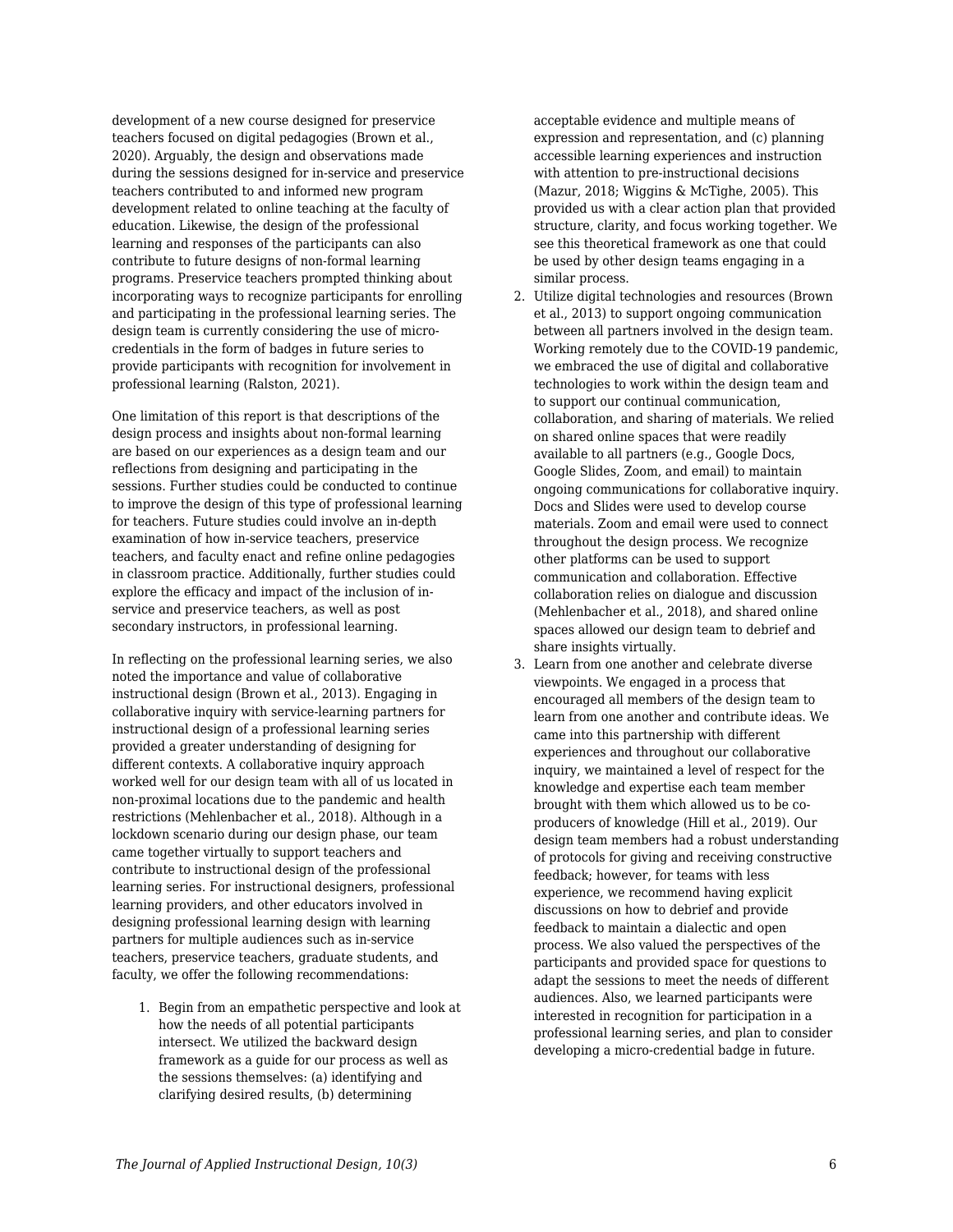# **Conclusion**

Professional learning opportunities are necessary for inservice and preservice teachers. We argue designing professional learning using a backward design approach proved valuable for service-learning partners from a university and school district. This approach helped our design team engage in collaborative inquiry while offering a professional learning series to experienced and beginning teachers adapting to emergency remote teaching. We also learned faculty members who teach preservice teachers were interested in participating in professional learning opportunities alongside their students. The questions asked by participants during the sessions provided additional information to tailor the design responsively to the different audiences in the sessions. As designers, we reflected on the participants' responses to the non-formal learning, and the pedagogical and practical questions asked. Observations and reflections were used to inform the development of future offerings and to provide a foundation for future study.

# **Appendix A**

#### **Session 1: Universal Design for Learning (UDL) Principles for Online Learning**

UDL was presented as a framework for designing learning that meets the needs of the largest number of learners (La, Dyjur, & Bair, 2018). In the session, students were guided through a review of the principles of UDL as well as the rationale for using UDL to design learning material. The rationale for using UDL as the basis of learning design is the importance of emotional engagement in optimizing lifelong learning (Immordino-Yang, 2016), and the idea that when the three principles of UDL are used across all areas of learning design (course design, teaching practices, learning experiences, and assessments) student success is greatly improved (Al-Azawei et al., 2016). Equally, UDL results in increased student engagement resulting from multiple entry points and levels of challenge which meets the diversity of students (La et al., 2018). After reviewing UDL and the rationale for using UDL as a framework, participants looked at the variety of barriers that present in online learning and explored ways to mitigate these barriers. Strategies for both asynchronous and synchronous sessions were outlined with a focus on the three aspects of UDL: engagement, representation, and actions and expression (CAST, 2018a). To synthesize the learning, participants spent time in breakout groups discussing a scenario and how they would use the UDL principles to address potential barriers contained in the scenario. Participants were encouraged to think about both asynchronous and synchronous strategies. The session

closed with a request for participants to reflect on the session and record the most important takeaway in the chat box. The exit task responses were used for formative assessment for the instructor to evaluate which concepts were of most value to participants, and if any concepts needed to be revisited in the following session.

### **Session 2: Creating Choice Boards for Online learning**

The second session in the series introduced participants to the idea of incorporating choice in learning assessments. The first segment of the session provided a brief summary of the literature surrounding choice in learning from the perspectives of Parker et al. (2017). The researchers explain student motivation and engagement can be increased when students are given choice about the material they study, assessments they complete, and who they work with because this allows students to capitalize on their strengths and meet their learning needs. We discussed how student choice can be motivating when options are relevant to students' interests and goals, not too numerous and complex, and congruent with the values of students' culture (Katz & Assor, 2007). The second segment of the session was a hands-on tutorial. After participants had the opportunity to explore an exemplar created by the instructor, participants were guided through a step-by-step process for creating a digital choice board in Google Slides.

#### **Session 3: Creating Content for Choice Boards**

The third session incorporated an introduction and review of the Understanding by Design framework (Wiggins & McTighe, 2005). Participants were encouraged to use this framework and think about designing learning choices from a backward design perspective (Wiggins & McTighe, 2005). Additionally, the concepts of utilizing learner preferences as well 21st-century learning skills to design learning activities were highlighted. The learner preferences inventory developed by Alberta Education (2010) looked at preferences based on how individuals complete tasks. Options include working in groups, working alone with time to think, making and using pictures to learn, talking about new ideas and information, and moving and trying things out (Alberta Education, 2010). The 21st-century learning skills outlined by Alberta Education (2011) include critical thinking, problem-solving, innovation, communication, collaboration, self-directed learning, global awareness, civic engagement, information and media literacy, and financial and economic literacy. After a discussion of the key concepts, participants were given time in breakout groups to design and develop learning activities to fit each of the 21st-century learning skills, the learner preferences inventory, or both. The session closed with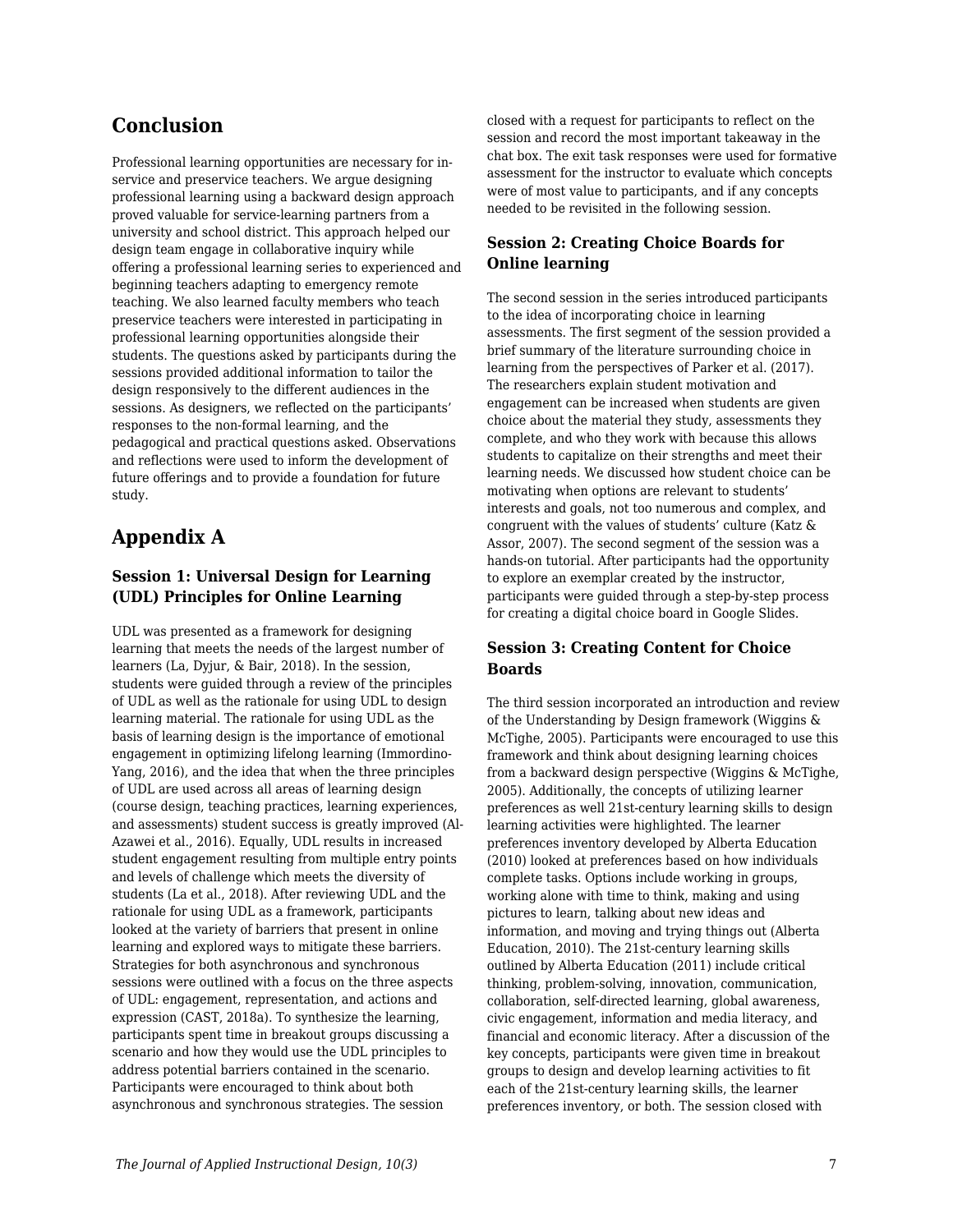an invitation for participants to take their co-created list of activities and further develop these to complete their digital choice board from the previous session.

#### **Session 4: Student Engagement in Online Learning**

The fourth session in the series focused on providing an overview of engagement strategies for use in synchronous sessions to encourage student participation and interaction with learning materials. Working from the definition of student engagement (i.e., both the effort and commitment that students expend in learning endeavors, Kahn et al., 2017), the workshop explored the idea of building relationships and supportive learning communities through the incorporation of various activities. Martin (2019) suggests building relationships with students in online learning is imperative as it increases engagement levels, satisfaction, and retention. Additionally, Jaggars and Xu (2016) posited students are more motivated to learn when they feel connected to their online course community. Building from these ideas, participants were introduced to numerous activities to use in synchronous sessions to encourage relationship building and connection. Activities included setting the scene, icebreakers, entry tasks, collaborative activities, whole group tasks, and exit activities. Setting the scene ideas included entry music, the use of waiting rooms, camera on/off policies, and chat box protocols, and a discussion on teacher presence. Icebreakers included open-ended questions with no single correct answer. Entry/engage/hook tasks included topic and class trailers, three-question polls, and notice and wonder exercises. Collaborative activities included jigsaw and think, pair, share, and gallery walks with peer feedback in breakout spaces. Whole group tasks included opinion sharing, Ushaped discussions using Zoom whiteboards and Google Jamboards, and Kahoot! quizzes. Exit activities included the next steps in Google Jamboards, selecting a traffic light color, and writing a key idea as a tweet. The session culminated in a breakout session where participants discussed and chose the activities that they would use in their own sessions.

#### **Session 5: Social-Emotional Learning for Online Learning**

The final session in the series focused on social-emotional learning and how in-service and preservice teachers incorporate it in online learning environments. This session began with an overview of this type of learning and its components: self-awareness, self-management, social awareness, relationship skills, and responsible decision-making (Collaborative for Academic, Social, and Emotional Learning, 2020). Participants also discussed the rationale for incorporating social-emotional learning including the likelihood of more positive social behaviors,

enhanced self-efficacy, confidence, persistence, and connection to learning, decreased emotional stress, and improved grades (Durlak et al. 2011). Following the foundational knowledge segment, participants engaged in three social-emotional learning activities: a feelings check-in using the Zoom whiteboard, an all-about-you drawing activity, and a "what's in the tin" discovery activity. The session ended with a breakout activity where participants worked collaboratively to design an activity to use in their online learning environments. To maximize collaboration, participants were asked to share their activity in a shared Google slideshow to learn from one another.

# **References**

- Admiraal, W., Schenke, W., de Jong, L., Emmelot, Y., & Sligte, H. (2019). Schools as professional learning communities: What can schools do to support professional development of their teachers? *Professional Development in Education, 47*(4), 684-698, https://doi.org/10.1080/19415257.2019.1665573
- Al-Azawei, A., Serenelli, F., & Lundqvist, K. (2016). Universal design for learning (UDL): A content analysis of peer-reviewed journal papers from 2012 to 2015. *Journal of the Scholarship of Teaching and Learning*, *16*(3), 39–56. https://doi.org/10.14434/josotl.v16i3.19295
- Alberta Education. (2010). *Making a difference: Meeting diverse learning needs with differentiated instruction*. [https://edtechbooks.org/-MoLE](https://education.alberta.ca/media/384968/makingadifference_2010.pdf)
- Alberta Education. (2011). *Framework for student learning: Competencies for engaged thinkers and ethical citizens with an entrepreneurial spirit.* Retrieved from https://open.alberta.ca/publications/9780778596479
- Alberta Teachers' Association. (2020). *Seven key findings*. Retrieved from [https://edtechbooks.org/-khPb](https://www.teachers.ab.ca/SiteCollectionDocuments/ATA/News%20and%20Info/Issues/COVID-19/Infographic%20-%20ATAPandemicPulseSurvey2.pdf)
- Bednall, T., & Sanders, K. (2017). Do opportunities for formal learning stimulate follow‐up participation in non-formal learning? A three‐wave study. *Human Resource Management*, *56*(5), 803–820. [https://edtechbooks.org/-wGBA](https://doi.org/10.1002/hrm.21800)
- Beck, J., Fowler, T., & Brown, B. (2020). Asynchronous professional learning: An online conference to connect pre-service and in-service teachers to current research. In R. E., Ferding, E., Baumgartner, R. Hartshorne, R., Kaplan-Rakowski & C. Mouza (Eds.), *Teaching, technology, and teacher education during the COVID-19 pandemic: Stories from the*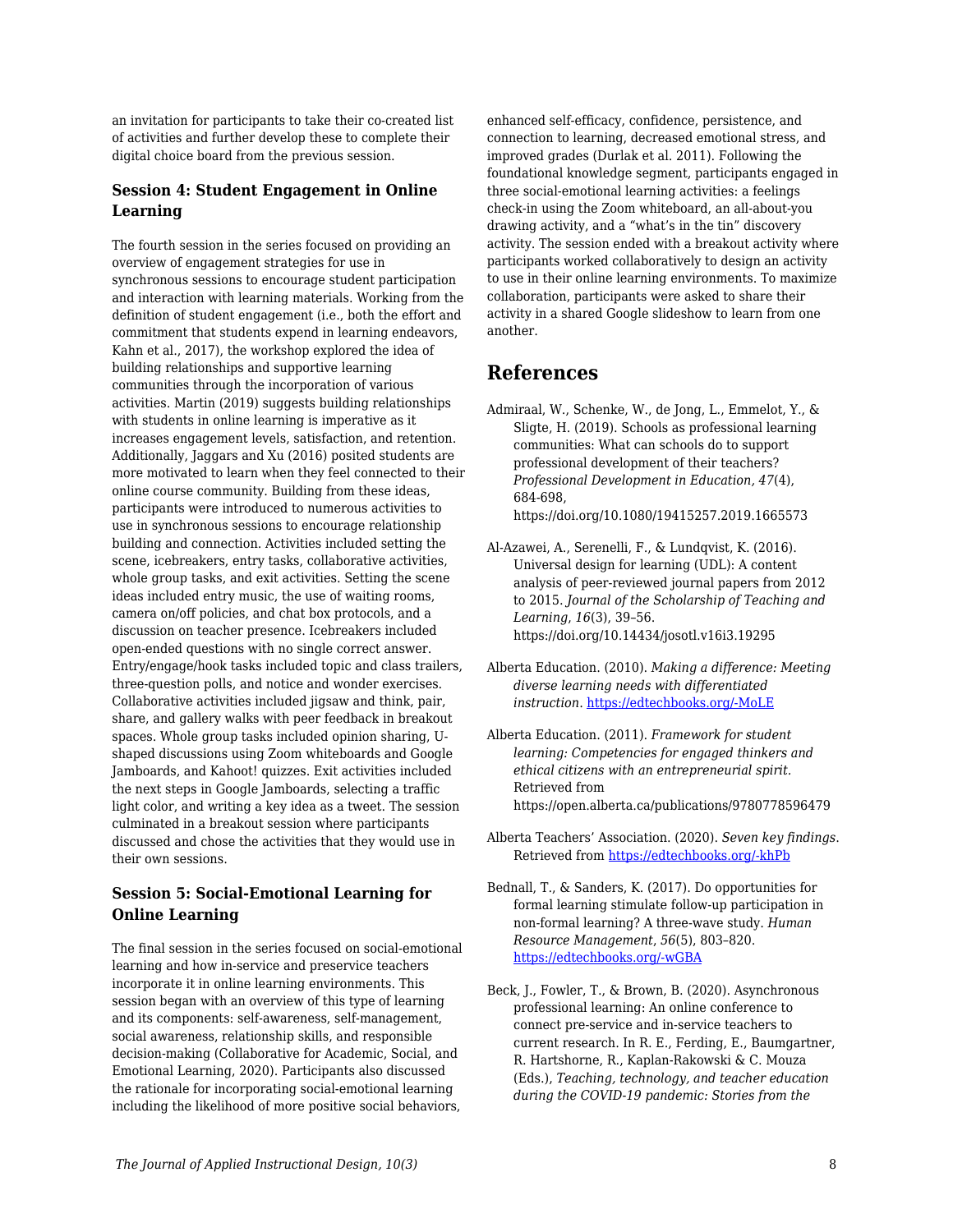*field* (pp. 565-567). Association for the Advancement of Computing in Education (AACE). [https://edtechbooks.org/-hYV](https://www.learntechlib.org/p/216903/)

Bergmark, U. (2020). Teachers' professional learning when building a research-based education: Contextspecific, collaborative and teacher-driven professional development. *Professional Development in Education, Ahead-of-print,* 1-15. https://doi.org/10.1080/19415257.2020.1827011

Bolliger, D., & Martin, F. (2018). Instructor and student perceptions of online student engagement strategies. *Distance Education*, *39*(4), 568–583. [https://edtechbooks.org/-iBUM](https://doi.org/10.1080/01587919.2018.1520041)

Bond, J., & Dirkin, K. (2020). What models are instructional designers using today? *Journal of Applied Instructional Design*, *9*(2). https:// doi.org/10.51869/92jbkd

Brooks, C., & Gibson, S. (2012). Professional learning in a digital age. *Canadian Journal of Learning and Technology*, *38*(2), 1-17. [https://edtechbooks.org/-BtI](https://doi.org/10.21432/T2HS3Q)

Brown, B., Eaton, S. E., Jacobsen, M., Roy, S., & Friesen, S. (2013). Instructional design collaboration: A professional learning and growth experience*. Journal of Online Learning and Teaching*, *9*(3). [https://edtechbooks.org/-mFif](https://jolt.merlot.org/vol9no3/brown_0913.htm)

Brown, B., Burns, A., Kendrick, A., Kapoyannis, T., & Delanoy, N. (2020). Adapting to changing K-12 contexts during COVID-19: Teacher education perspectives. In M. K. Barbour & R. LaBonte (Eds.), *Stories from the field: Voices of K-12 stakeholders during pandemic* (pp. 65–70). Retrieved from [https://edtechbooks.org/-FVeR](https://sites.google.com/view/canelearn-ert/)

Cantalini-Williams, M. T., Curtis, D., Eden-DeGasperis, K., Esposto, L., Guibert, J., Papp, H., & Roque, C. (2015). Exploring the benefits of a Collaborative Inquiry Team in Education (CITE) initiative to develop a research community and enhance student engagement. *Brock Education*, *25*(1), Article 1. <https://doi.org/10.26522/brocked.v25i1.439>

CAST. (2018a). *Optimize individual choice and autonomy* (version 2.2)*.* Retrieved from http://udlguidelines.cast.org/engagement/recruiting-i nterest/choice-autonomy

CAST. (2018b). *Universal Design for Learning guidelines* (version 2.2). Retrieved from http://udlguidelines.cast.org

Chatterjee, R., & Correia, A. (2020). Online students' attitudes toward collaborative learning and sense of community. *American Journal of Distance Education*,

*34*(1), 53–68. https://doi.org/10.1080/08923647.2020.1703479

Collaborative for Academic, Social, and Emotional Learning. (2020). *Evidence-based social and emotional learning programs: CASEL Criteria updates and rationale*. Retrieved from https://casel.org/wp-content/uploads/2021/01/11\_CAS EL-Program-Criteria-Rationale.pdf

Donohoo, J. (2013). *Collaborative inquiry for educators*. Thousand Oaks, CA: Corwin.

Donovan, T., Bates, T., Seaman, J., Mayer, D., Martel, E., . . . Poulin, R. (2019). *Tracking online and distance education in Canadian universities and colleges: 2018*. Retrieved from [https://edtechbooks.org/-oPhr](http://www.cdlra-acrfl.ca/wp-content/uploads/2020/07/2018_national_en.pdf)

Durlak, J. A., Weissberg, R. P., Dymnicki, A. B., Taylor, R. D., & Schellinger, K. B. (2011). The impact of enhancing students' social and emotional learning: A meta-analysis of school-based universal interventions. *Child Development*, *82*(1), 405–432. [https://edtechbooks.org/-pnGx](https://doi.org/10.1111/j.1467-8624.2010.01564.x)

Ferdig, R. E., Baumgartner, E., Hartshorne, R., Kaplan-Rakowski, R., and Mouza, C. (Eds). (2020). *Teaching, technology, and teacher education during the COVID-19 pandemic: Stories from the field.* Association for the Advancement of Computing in Education.

Fullan, M. (2006). Leading professional learning: Think 'system' and not 'individual school' if the goal is to fundamentally change the culture of schools. *School Administrator*, *63*(10), 10–15. Retrieved from http://michaelfullan.ca/wp-content/uploads/2016/06/1 3396072310.pdf

Fullan, M., & Hargreaves, A. (2016). *Bringing the profession back in: Call to action*. Learning Forward.

Greenhalgh, S., & Koehler, M. (2017). 28 days later: Twitter hashtags as "just in time" teacher professional development. *TechTrends*, *61*, 273–281. https://doi.org/10.1007/s11528-016-0142-4

Greenhow, C., & Lewin, C. (2016). Social media and education: Reconceptualizing the boundaries of formal and non-formal learning. *Learning, Media and Technology*, *41*(1), 6–30. https://doi.org/10.1080/17439884.2015.1064954

Greenhow, C., Lewin, C., & Staudt Willet, K. (2020). The educational response to Covid-19 across two countries: A critical examination of initial digital pedagogy adoption. *Technology, Pedagogy and Education, 30*(1), 7-25*.* [https://edtechbooks.org/-Pfva](https://doi.org/10.1080/1475939X.2020.1866654)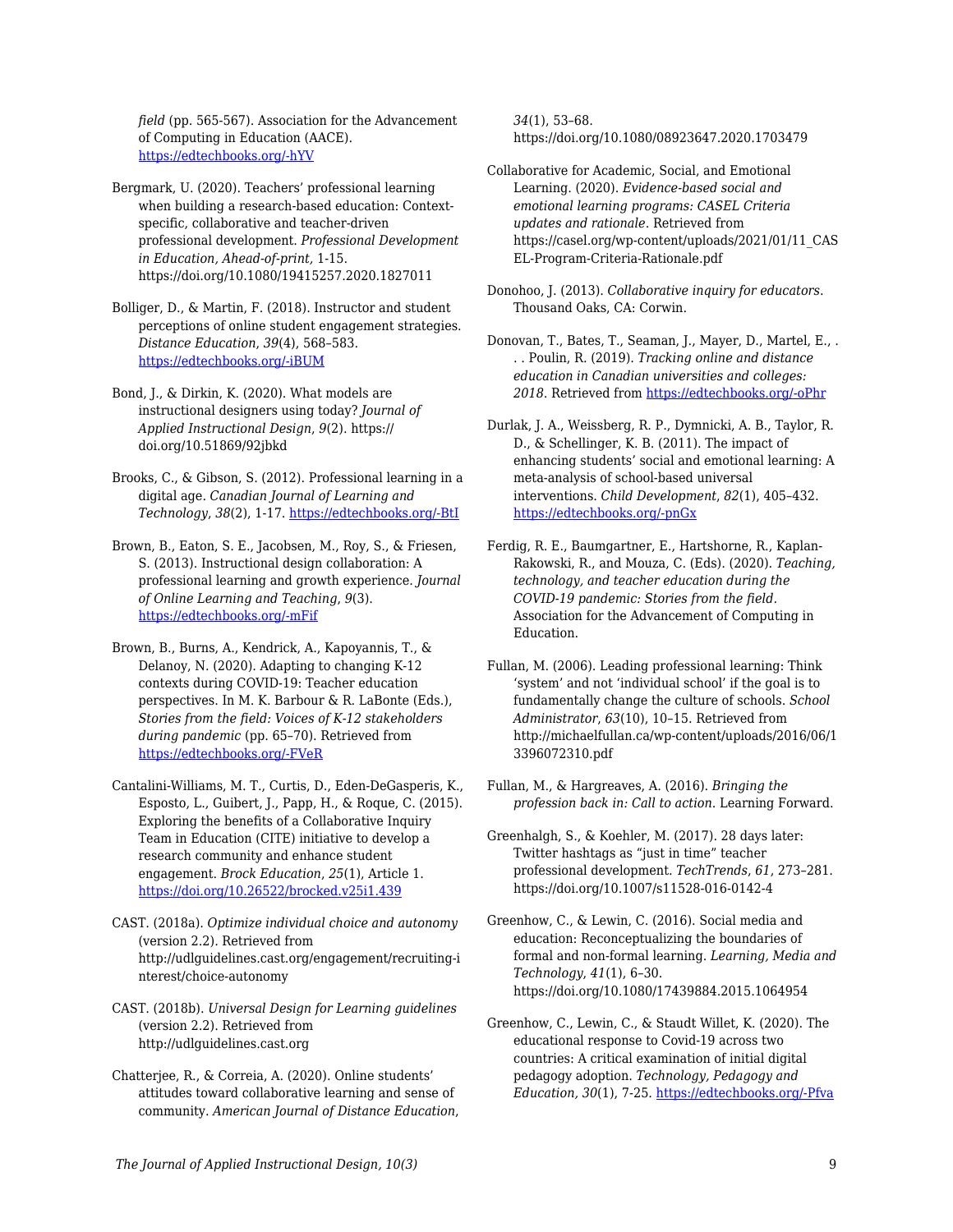Harris, J., & Klenowski, V. (2017). *Using collaborative inquiry to improve student engagement and agency through innovative pedagogy*. SAGE Research Methods[. https://doi.org/10.4135/9781473992641](https://doi.org/10.4135/9781473992641)

Hartshorne, R., Baumgartner, E., Kaplan-Rakowski, R., Mouza, C., & Ferdig, R. E. (2020). Special issue editorial: Preservice and inservice professional development during the COVID-19 pandemic. *Journal of Technology and Teacher Education*, *28*(2), 137–147.https://www.learntechlib.org/primary/p/216 910/

Hicks, S., & Bose, D. (2019). Designing teacher preparation courses: Integrating mobile technology, program standards, and course outcomes. *TechTrends,* 63, 734–740. [https://edtechbooks.org/-kohz](https://doi.org/10.1007/s11528-019-00416-z)

Hill, J., Thomas, C., & Brown, B. (2019). Research assistant as partner: Collective leadership to facilitate co-production. *International Journal for Students as Partners*, *3*(2), 129–138. [https://edtechbooks.org/-aFNv](https://doi.org/10.15173/ijsap.v3i2.3674)

Hodges, C., Moore, S., Lockee, B., Trust, T., & Bond., A. (2020). The difference between emergency remote teaching and online learning. Retrieved from [https://edtechbooks.org/-sZA](https://er.educause.edu/articles/2020/3/the-difference-between-emergency-remote-teaching-and-online-learning)

Immordino-Yang, M. H. (2016). *Emotions, learning, and the brain: Exploring the educational implications of affective neuroscience* (1st ed.). W. W. Norton & Company.

Ito, M., Gutiérrez, K., Livingstone, S., Penuel, B., Rhodes, J., Salen, K. . . . & Watkins, S. C. (2013). *Connected learning: An agenda for research and design*. Digital Media and Learning Research Hub. Retrieved from [https://edtechbooks.org/-EqvT](https://dmlhub.net/wpcontent/uploads/files/Connected_Learning_report.pdf)

Jaggars, S. S., & Xu, D. (2016). How do online course design features influence student performance? *Computers & Education*, *95*, 270–284. https://doi.org/10.1016/j.compedu.2016.01.014

Johnson, N. (2019). *Tracking online education in Canadian universities and colleges: National survey of online and digital learning 2019 national report*. http://www.cdlra-acrfl.ca/wp-content/uploads/2020/0 7/2019\_national\_en.pdf

Kahn, P., Everington, L., Kelm, K., Reid, I., & Watkins, F. (2017). Understanding student engagement in online learning environments: The role of reflexivity. *Educational Technology Research and Development*, *65*, 203–218.

https://doi.org/10.1007/s11423-016-9484-z

Katz, I., & Assor, A. (2007). When choice motivates and when it does not. *Educational Psychology Review*, *19*, Article 429. https://doi.org/10.1007/s10648-006-9027-y

Korhonen, A., Ruhalahti, S., & Veerman, M. (2019). The online learning process and scaffolding in student teachers' personal learning environments. *Education and Information Technologies, 24*, 755–779. https://doi.org/10.1007/s10639-018-9793-4

La, H., Dyjur, P., & Bair, H. (2018). *Universal design for learning in higher education*. University of Calgary, Taylor Institute for Teaching and Learning.

Lay, C., Allman, B., Cutri, M., & Kimmons, R. (2020, September 15). Examining a decade of research in online teacher professional development. *Frontiers in Education*. [https://edtechbooks.org/-pFSA](https://doi.org/10.3389/feduc.2020.573129)

Levenberg, A., & Caspi, A. (2010). Comparing perceived formal and non-formal learning in face-to-face versus online environments. *Interdisciplinary Journal of E-Learning and Learning Objects*, *6*(1), 323–332. Retrieved from [https://edtechbooks.org/-DqRw](https://www.learntechlib.org/p/44790)

Liu, W., Carr, R., & Strobel, J. (2009). Extending teacher professional development through an online learning community: A case study. *Journal of Educational Technology Development and Exchange, 2*(1), Article 7, 99-112. [https://edtechbooks.org/-iGLc](https://doi.org/10.18785/jetde.0201.07)

Martin, J. (2019). Building relationships and increasing engagement in virtual classroom: Practical tools for the online instructor. *Journal of Educators Online*, 16(1). Retrieved from [https://edtechbooks.org/-xeBh](https://www.thejeo.com/archive/2019_16_1/martin)

Mazur, R. (2018). Backward design. In B. B. Frey (Ed.), *The SAGE* encyclopedia of educational research, measurement, and evaluation (pp. 164–168). SAGE.

McTighe, J., & Brown, P. (2020). Standards are not curriculum: Using understanding by design to make the standards come alive. *Science and Children*, *58*(1), 76-81. Retrieved from [https://edtechbooks.org/-qyWJ](https://www.nsta.org/science-and-children/science-and-children-septemberoctober-2020/standards-are-not-curriculum)

Mehlenbacher, B., Kelly, A., Kampe, C., & Kittle Autry, M. (2018). Instructional design for online learning environments and the problem of collaboration in the cloud. *Journal of Technical Writing and Communication*, *48*(2), 199–221. https://doi.org/10.1177/0047281616679112

Morris, N. P., Ivancheva, M., Coop, T., Mogliacci, R., & Swinnerton, B*.* (2020). Negotiating growth of online education in higher education. *International Journal of Education Technology in Higher Education*, *17*, 1-16. [https://edtechbooks.org/-ogwz](https://doi.org/10.1186/s41239-020-00227-w)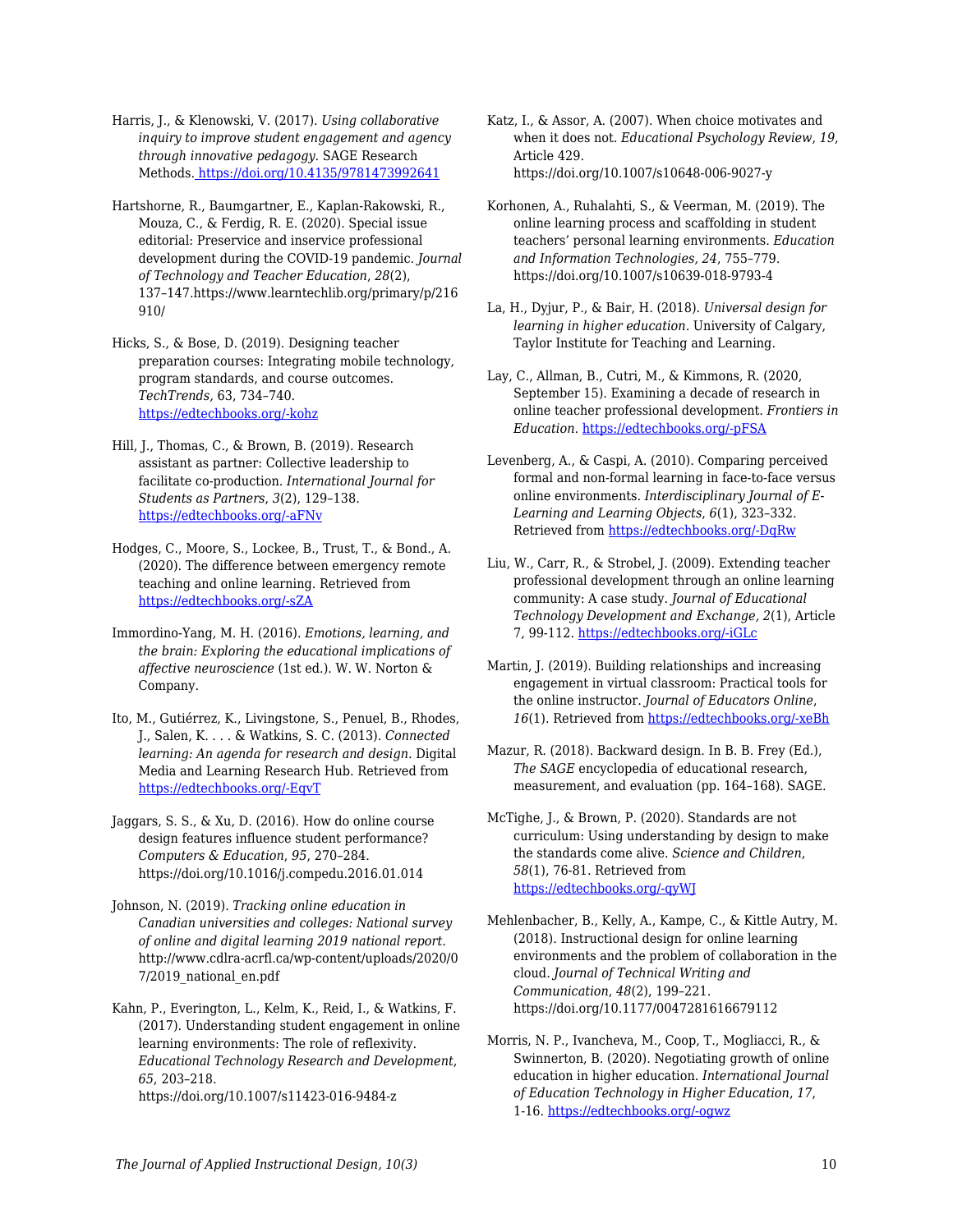Oliver, B. (2019). *Making micro-credentials work for learners, employers and providers*. [https://edtechbooks.org/-KYId](https://dteach.deakin.edu.au/wp-content/uploads/sites/103/2019/08/Making-micro-credentials-work-Oliver-Deakin-2019-full-report.pdf)

Organisation for Economic Co-operation and Development. (n.d.). *Recognition of non-formal and non-formal learning – home*. Retrieved from https://www.oecd.org/education/skills-beyond-school/ recognitionofnon-formalandnon-formallearninghome.htm

Parker, F., Novak, J., & Bartell, T. (2017). To engage students, give them meaningful choices in the classroom. *Phi Delta Kappan*, *99*(2), 37–41. Retrieved from https://kappanonline.org/engage-students-give-meani ngful-choices-classroom/

Pawan, F., Paulus, T., Yalcin, S., & Chang, C. (2003). Online learning: Patterns of engagement and interaction among in-service teachers. *Language Learning and Technology*, *7*(3), 119–140. https://doi.org/10125/25217

Prestridge, S., Jacobsen, M., Mulla, S., Gudiño Paredes,

S., & Charania, A. (2021). New alignments for the digital age: Insights into connected learning. *Educational Technology Research and Development*, 1-16. [https://edtechbooks.org/-KfN](https://doi.org/10.1007/s11423-021-09968-5)

Ralston, S. J. (2021). Higher education's micro credentialing craze: A postdigital-Deweyan critique. *Postdigital Science and Education*, *3*, 83–101. https://doi.org/10.1007/s42438-020-00121-8

Stevens, D., & Frazelle, S. (2016). *Online credit recovery: Enrollment and passing patterns in Montana Digital Academy courses* (REL 2016–139). U.S. Department of Education, Institute of Education Sciences, National Center for Education Evaluation and Regional Assistance, Regional Educational Laboratory Northwest. http:// ies.ed.gov/ncee/edlabs.

Timperley, H. (2011). *Realizing the power of professional learning.* Open University Press.

Wiggins, G. P., & McTighe, J. (2005). *Understanding by design* (2nd ed). Association for Supervision and Curriculum Development.